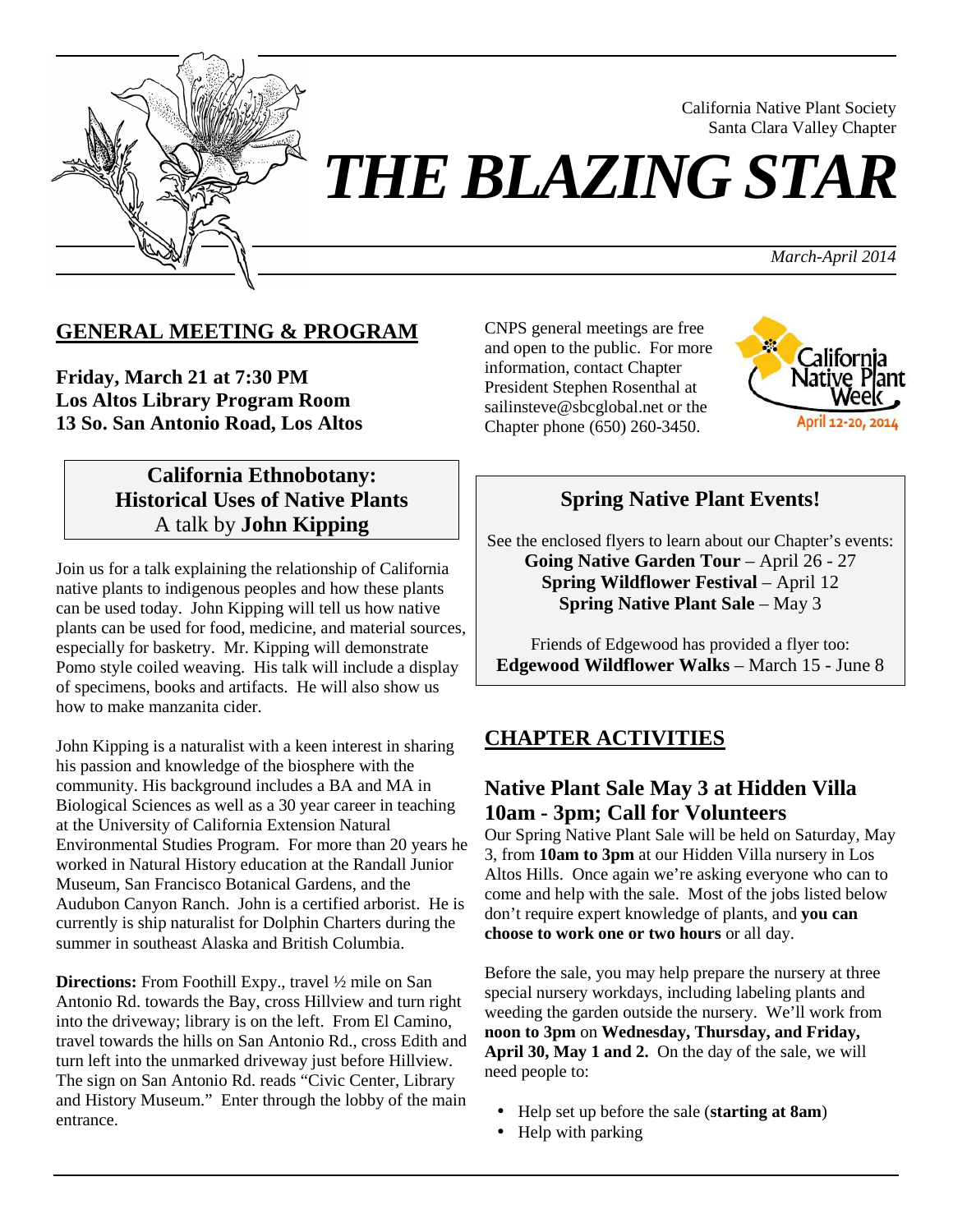2 www.cnps-scv.org (650) 260-3450 *March-April 2014*

- Answer customers' questions about the plants and help them decide which plants to purchase
- Write up the sales tags before customers go to the cashiers to pay for their plants
- Work as cashiers
- Help customers take their purchases to their cars and bring back the wagons and carts to the nursery
- Help clean up after the sale (**3-4pm**)

The plant sales are always lots of fun to work at, and we provide **lunch** to volunteers. To volunteer on sale day please contact:

**Horticultural consultation**: Ray Deutsch (650) 365-6136, ray.deutsch@yahoo.ca **Writing sales tags & cashiering**: Georgia Stigall (650)

941-1068, georgiastigall@yahoo.com **Parking director**: Carolyn Dorsch (650) 804-6162 (evenings) or cdorsch1@aol.com **Miscellaneous**: Melanie Cross (650) 847-1350 or Melanie@pcross.com

After the sale, we'll resume our usual **Wednesday and Thursday nursery workdays, from 10am to 1pm**.

# **Gardening with Natives**

Gardening with Natives (GWN), a special interest group within the Chapter, includes a mix of landscape architects, designers, seasoned native plant gardeners and beginners. It offers many talks throughout the year which are free and open to all.

This year's themes are *Maintaining Your Native Garden* and *Native All-Stars*. The monthly speakers will share tips on specific garden tasks or on native plant families and how to care for them. For more information, visit **www.cnpsscv.org/index.php/gardening/gardening-with-natives**.

These programs are made possible by co-sponsoring libraries and volunteers who help with program logistics. If you would like to help organize similar programming at a library near you, contact arvind.kumar@cnps.org.

> **Ceanothus of the Central Coast, a talk by Deanna Giuliano**

#### **Wednesday, March 5, 7:00-8:30 PM, Los Altos Library, 13 S. San Antonio Road, Los Altos (650) 948-7683**

Ceanothus is another one of our *Native All-Star* plant groups. Called California lilacs for their aromatic fragrance, the various species of this plant also attract a wide variety of pollinators to their tiny bluish to whitish flowers. This talk focuses on some of our local Ceanothus from ground covers to shrubs and trees, all of which enhance a garden with beauty for you and habitat for local fauna.

**Deanna Giuliano** joined the Acterra Native Plant Nursery in 2006 as the nursery manager. Prior to Acterra, Deanna worked for three years at the UCSC Arboretum's native garden doing propagation, wild seed collection, curator duties, plant surveys and garden maintenance. Deanna also worked for Central Coast Wilds for three years as their seed collections curator and assistant manager.

#### **Gray to Green: Native Plants in Parking Strips, a talk by Carrie Jensen**

#### **Wed., March 12, 6:00-7:30 PM, Bascom Branch Library, 1000 S. Bascom Ave., San Jose (408) 808-3077**

Come learn how you can take your simple parking strip or side garden and turn it into a haven for drought-tolerant native plants and the butterflies and birds that depend on them. You'll see how to remove your lawn, concrete or water-hogging plants in order to create space for a native habitat with color and texture year round. Whether you have full sun exposure or the dappled shade of a street tree, you'll find plenty of plant combinations that will work for your garden.

**Carrie Jensen** is a landscape designer with H.T. Harvey & Associates and specializes in native plants and habitat restoration. She is also an active member of the Santa Clara Basin Watershed Management Initiative - Land Use Subgroup and is currently collaborating on a county-wide "Grey2Green Program" with Our City Forest, a San Jose based urban forestry non-profit.

**California Native Gardens through the Years, a talk by Stephanie Morris** 

#### **Thursday, March 20, 7:00 PM, Cupertino Community Hall, 10350 Torre Avenue, Cupertino, (408) 446-1677**

Landscape architect Stephanie Morris will lead us on a journey, showing photos of California native plant gardens from the very beginning stages of planting through to fully established gardens. Learn what happens through the years, both the expected and the unexpected. Find out what we can learn from mature gardens that applies to the design of new gardens. Opportunities and surprises, as well as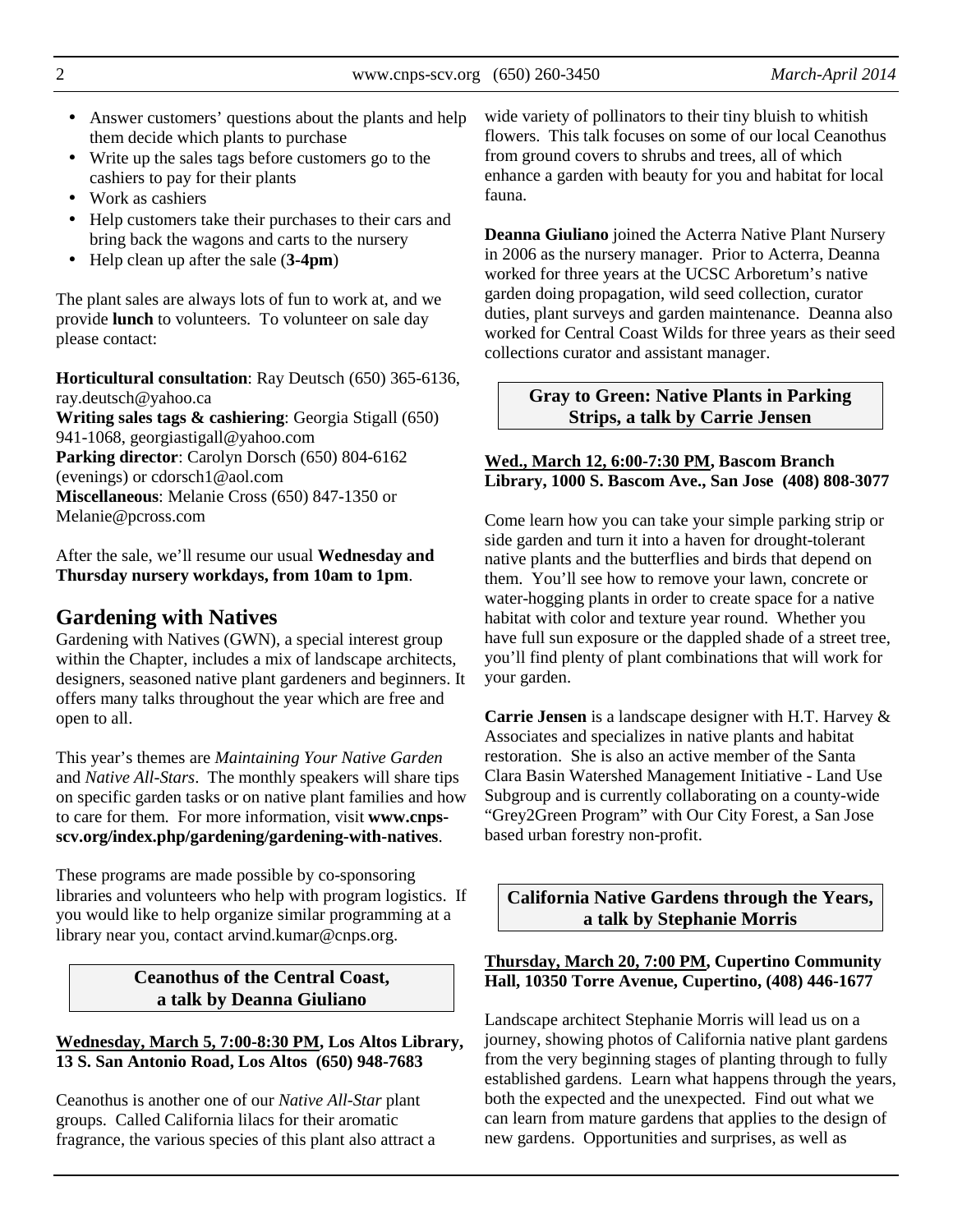struggles, will be discussed for each garden based on interviews with the garden owners.

**Stephanie Morris** has worked in the field of landscape architecture for 18 years and specializes in ecologicallyoriented residential design. She enjoys creating landscapes that reduce water use, require less maintenance, and provide a connection to the natural world. In addition to tending her own California native garden in the Bay Area, she appreciates collaborating with other native plant gardeners and design professionals, in order to further everyone's knowledge.

#### **Using Graywater for Your Native Plants, a talk by Deva Luna**

#### **Monday, April 7, 7:00-8:30 PM, Milpitas Library, 160 N. Main Street, Milpitas, (408) 262-1171**

With our Governor declaring a drought throughout California, it is imperative that we conserve every precious drop of water. Gray water is a great way to re-use water from inside the house for landscape irrigation outside the house. Come learn how you can install a simple laundryto-landscape system and what native plants are best suited for this type of irrigation.

**Deva Luna** is a sustainable and Bay Friendly-certified landscape designer who has been teaching and speaking about horticulture for 15 years. She has a degree in "Plants and Art" and works for EarthCare Landscaping in Cupertino.

#### **Keying with Natives**

Join us as we learn and practice methods of identifying the native plants of our region (aka keying). From beginners to more advanced, there are challenges for all. Bring in plant samples if you have some or just come and work with the materials provided. We discuss the various plant books and practice keying with them. Microscopes are also available.

The upcoming dates are **Fridays**, **March 28 and April 25 from 6:30pm - 8:30pm**. We meet at the Peninsula Conservation Center (PCC), 3921 E. Bayshore Road in Palo Alto. For more information, please contact Dave "Tex" Houston at 350co2now@gmail.com or (650) 303- 2777; or Sally Casey at (408) 377-0989.

#### **Seeking Chapter Book Chair**

Do you enjoy browsing the books at our Chapter events? Do you have ideas for how to get the right books into the hands of the right people and raise funds for CNPS? Our outgoing Book Chair, Andy Butcher, is looking for one or

more people to learn about and help with book sales, and eventually take over as Chair.

For more information, please contact Andy at spermophilus@gmail.com or (408) 203-5828.

#### **Conservation Committee: LIVeCoRPs**

The next meetings of LIVeCoRPs (our Conservation Committee) will be on **Thursdays, March 20 and April 17 at 7pm** at the Peninsula Conservation Center (3921 E. Bayshore Road in Palo Alto). Please come join us!

#### **Edgewood Park Threatened By Gas Pipeline**

PG&E planning is underway to abandon an existing major gas pipeline through Edgewood Park (built LONG before the park existed), and replace it with a new, more easily maintainable pipeline. We fully understand and support the need to ensure the safety of this pipeline system; however current plans would involve heavy construction in an 80 foot wide corridor across the entire park, impacting serpentine meadows, habitat for a number of rare, threatened, or endangered plant and animal species, and many acres which have been painstakingly restored by our Edgewood Weed Warrior program over the past 25 years.

A viable alternate route exists, just south of the park, and we're working hard with our partners (including San Mateo County, Friends of Edgewood, Committee for Green Foothills, and Creekside Science) to ensure this alternate route is used instead. Stay tuned for more information in the months ahead; we may need your help to ensure that the poorly conceived current plan is diverted before Edgewood suffers the consequences!

#### **Ulistac Update**

Thank you to the 70 members who responded to our Action Alert. Santa Clara's City Council received hundreds of emails in support of preserving Ulistac Natural Area. Despite this outpouring of public opinion, Ulistac remains on their list of five sites being studied as possible locations for a sports complex. The consultant's report is expected in March. Stay tuned!

If you have questions, comments or concerns, please contact LIVeCoRPs Chair Linda Ruthruff at ldrruff@hotmail.com.

#### **SCHOLARSHIP NEWS**

# **Student Research Conservation Scholarships - Applications due March 28**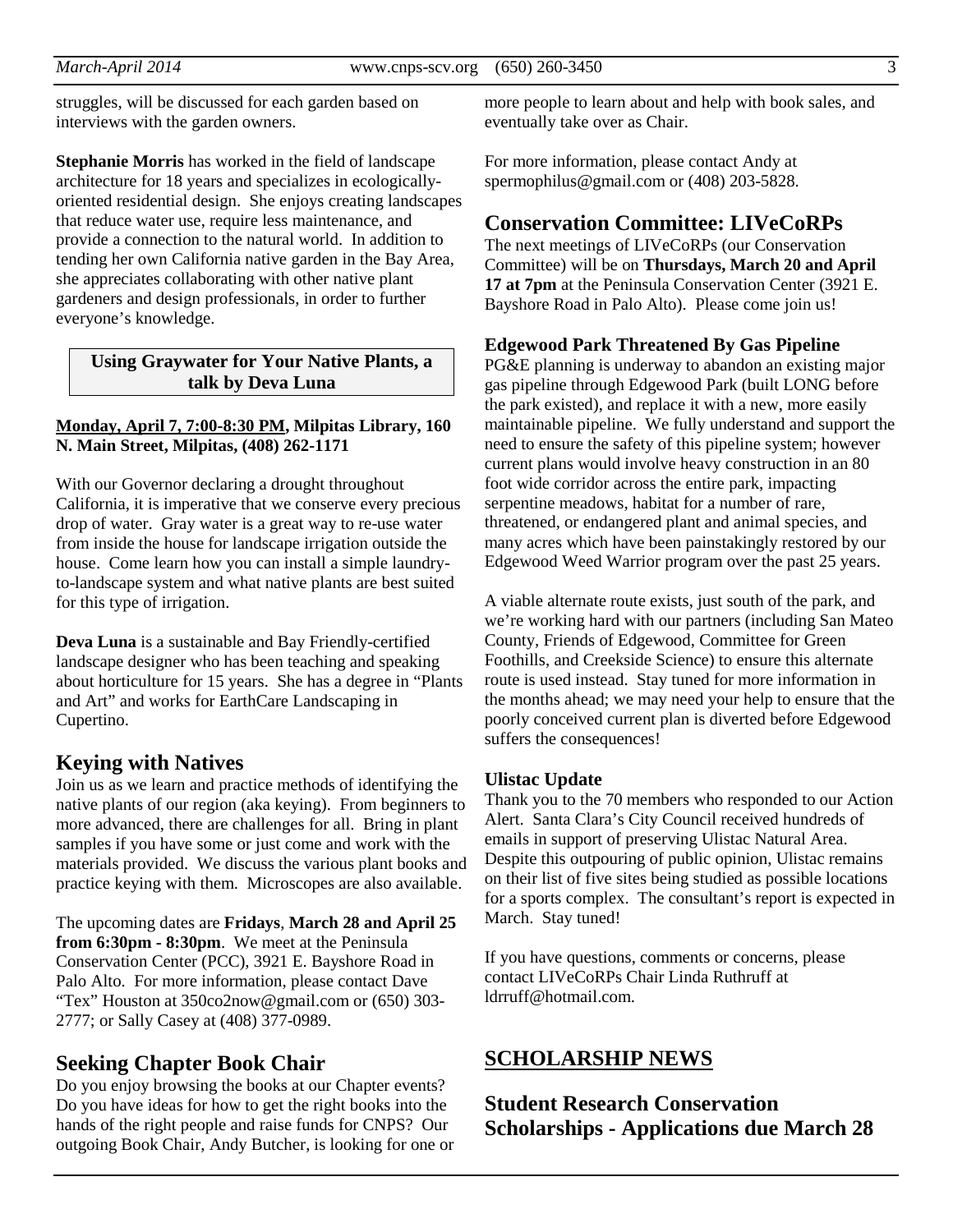Our Chapter of CNPS is offering scholarships to students doing research on native plant or plant community conservation, plant ecology, plant community restoration, plant systematics, or other related botanical studies of native plants that grow in habitats in Central and Northern California. Students researching topics related to native plant and native habitat conservation in the San Francisco Bay Area are encouraged to apply.

Academic scholarships of \$1,500 for graduate student research and a \$1,000 scholarship for undergraduate student research are available. Scholarships may be awarded to graduate students or undergraduate research teams (consisting of one or more undergraduates and a supervising faculty member).

Additional information and applications are available on the Chapter website **www.cnps-scv.org** under the Education and Scholarships menu, or contact Nora Monette at nmonette@aol.com.

Above all she inspired us with her dedication, humor, and all out spunk, even in the face of cancer.

Rose is survived by her daughters Vanessa and Marissa, their husbands, and three grandchildren. And her spirit lives on in our chapter as well; we are forever enriched for having known her.

# **Fanny Arnold**

Fanny Arnold passed away on November 18, 2013 at her home in Menlo Park. She was 99. She was a long time member of and supporter of the chapter and of Edgewood Park. Her ranch in San Antonio Valley east of Mt. Hamilton was a popular site for Chapter spring wildflower walks. Her family has suggested donations in her memory can be made to CNPS, 2707 K St, Suite 1, Sacramento, CA 95816 or 3921 E. Bayshore Rd., Palo Alto, CA 94303.

# **IN MEMORIAM**

#### **Rose Marie Jean Rockwood 1951 - 2014**

With sadness we report the passing of Chapter board member Rose Rockwood on January 13, 2014, after many years battling the "inconvenience" of cancer.

Rose was born in San Francisco in 1951, and her professional career included Marketing/ Communications, small business and start-up technical recruiting, and hospitality/banquet management. In later years, with daughters college-bound, Rose returned to school herself, attending De Anza College and UC Berkeley and earning a degree in Environmental Science. Her studies included field work in Costa Rica to help document flora and fauna new

to science.

After receiving her degree Rose often mentioned a desire to do more environmental work, and much to our (and her) delight she was able to do so through our Chapter, most recently serving several years as Publicity Chair. Her energy, creativity, and artistic skills resulted in countless Chapter press releases, many beautiful Wildflower Show posters, better flow of foot traffic at our events, and more.

# **CHAPTER SERVICE OUTINGS**

# **Habitat Restoration at Edgewood Park**

Our 25-year volunteer restoration program at Edgewood Park looks ahead to another fun and productive year… there's still so *much* we can do to make Edgewood an

inspirational showcase of all CNPS stands for! With recent rains, we anticipate the return of our usual targets, and the drought may even allow us to make extra gains on some species when they're most vulnerable. Come share the beauty of Edgewood with us, learn a ton, *and* help keep Edgewood native.

Our **9am Friday** sessions run year round and **5:30pm Wednesday** sessions resume **March 12** after Daylight Savings Time returns.

Monthly **9am Saturday** sessions take place the **3rd Saturday March thru July**, plus National Public Lands Day in September, and include:

| Date   | <b>Meet At</b>                   | <b>Event Theme</b>        |
|--------|----------------------------------|---------------------------|
|        | Mar 15 $\vert$ Day Camp<br>Kiosk | Spring "Saturday Kickoff" |
|        |                                  |                           |
| Apr 19 | Day Camp<br>Kiosk                | Earth Day and CA Native   |
|        |                                  | Plant Week                |



Rose Rockwood and Agi Kehoe volunteering at CNPS booth June 2009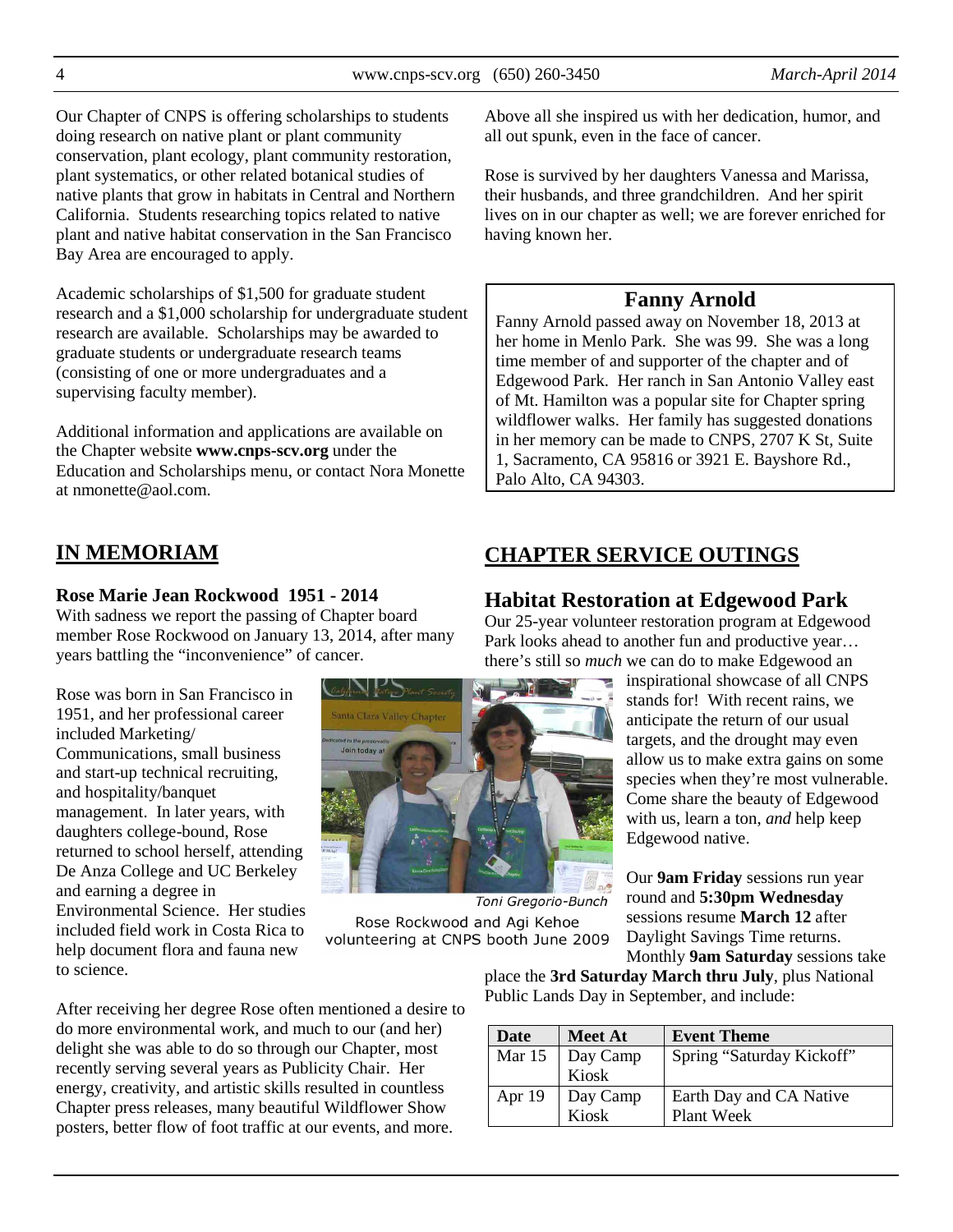For Edgewood Weed Warrior (EWW) schedules, meeting places, and other details you can: visit **eww.cnps-scv.org**; contact Paul Heiple (650-854-7125, pheiple@gmail.com) or John Allen (jcakwa@earthlink.net) for Friday info; or contact EWW program chair Drew Shell (shell@corp.webtv.net) for Wednesday/Saturday info.

#### **Weeding in the Wild March 15 Alum Rock**

Give back to nature and make a difference in your community by joining us for a weeding event in Alum Rock Park (in East San Jose). We will be working at the top of the Quick Trail removing invasives. This is one of the highest spots in the park, with a remarkable view, making it a favorite gathering spot. We are starting at the top because weed seeds spread downhill. We'll learn about nature and ecosystems as we work alongside experts in the natural resources field.

Bring water, snack or lunch, heavy work gloves if you have them (we have some), dress in layers and wear sturdy shoes. Tools will be provided. We will be hiking in about ½ mile with an elevation gain of around 600 ft.

We'll meet at **9am** by the log cabin. Gain free entry by identifying yourself as a volunteer at the kiosk. We expect to be back at the parking lot at **1pm**.

**To RSVP** and for full directions contact Chapter President and lead for the Alum Park Restoration, Stephen Rosenthal, at sailinsteve@sbcglobal.net or (408) 923-6562.

### **CHAPTER FIELD TRIPS**

Chapter field trips are free and generally open to the public. They are oriented to conservation, protection and enjoyment of California native plants and wildlife, and we adhere to all rules and guidelines for the lands on which we are visiting.

**In our region it is very important to be prepared for hiking on rugged and steep terrain, wide temperature ranges and rapidly changing conditions at any time of year. All participants should wear sturdy footwear and carry sufficient water, sun protection, food, clothing layers, personal first aid and other supplies you may need. If you have any questions about your ability to participate in a particular field trip, please contact the trip leader in advance.** 

S**un Mar 16 10am - 2pm San Bruno Mountain (Brisbane)** 

Join Ken Himes for a hike on the Summit Loop Trail in San Bruno Mountain County Park. We will see plants of the coastal scrub and coastal prairie plant communities, including the San Bruno Mountain Manzanita (*Arctostaphylos imbricata*).

The Summit Loop Trail is 3.1 miles long with an elevation gain/loss of 725 feet. Wear layers as windy and cool conditions could occur. Bring lunch and liquids. For more information, call Ken at 650-591-8560.

**Directions:** Take I-280 or Hwy 101 north; if taking Hwy 280, head east on I-380 to Hwy 101 and proceed north to the Old Bayshore/Brisbane exit. Proceed north on Old Bayshore, past the town of Brisbane, until reaching a crest of a small hill. At this point, turn left onto Guadalupe Canyon Pkwy., and proceed uphill to the park entrance (on right). There is a \$5.00 parking fee (self-service kiosk). The hike begins at the entrance station parking lot.

#### **Sat Mar 22 9am - 2pm New Hagen Meadow (San Jose)**

Visit and help identify spring wildflowers at this quiet serpentine meadow and seep in the shadow of Mount Umunhum. Join Judy Fenerty and Midpeninsula Regional Open Space District staff member Cindy Roessler to explore this property off Hicks Road in the Sierra Azul Open Space Preserve.

Since it's a dry year, we're visiting the preserve earlier than we usually do, but we expect to see the rare Mt. Hamilton thistle, Santa Clara Valley dudleya, and leather oak, as well as many other native wildflowers and grasses. We will hike 3 miles round-trip on country roads and old trails with moderate elevation gain and some steeper off-trail hiking once we reach the meadow.

Public hiking trails and access have not been developed for this new property yet, so this **reservation-only** hike will provide a rare chance to visit the site. Bring lunch, sun protection, sturdy shoes, and hiking poles if you have them. We ask those of you who have visited the site on our previous trips to allow space for new participants.

**Directions** will be sent upon registration. Please be aware that we will meet in San Jose at the Camden Park & Ride lot, and will carpool from there. We will park at the site behind a locked gate, so logistics do not allow participants to arrive late or leave early. We are offering priority to CNPS Santa Clara Valley Chapter members for this trip.

**RSVP** to Judy Fenerty at judy@fenerty.com or 408-378- 6272 to reserve your place.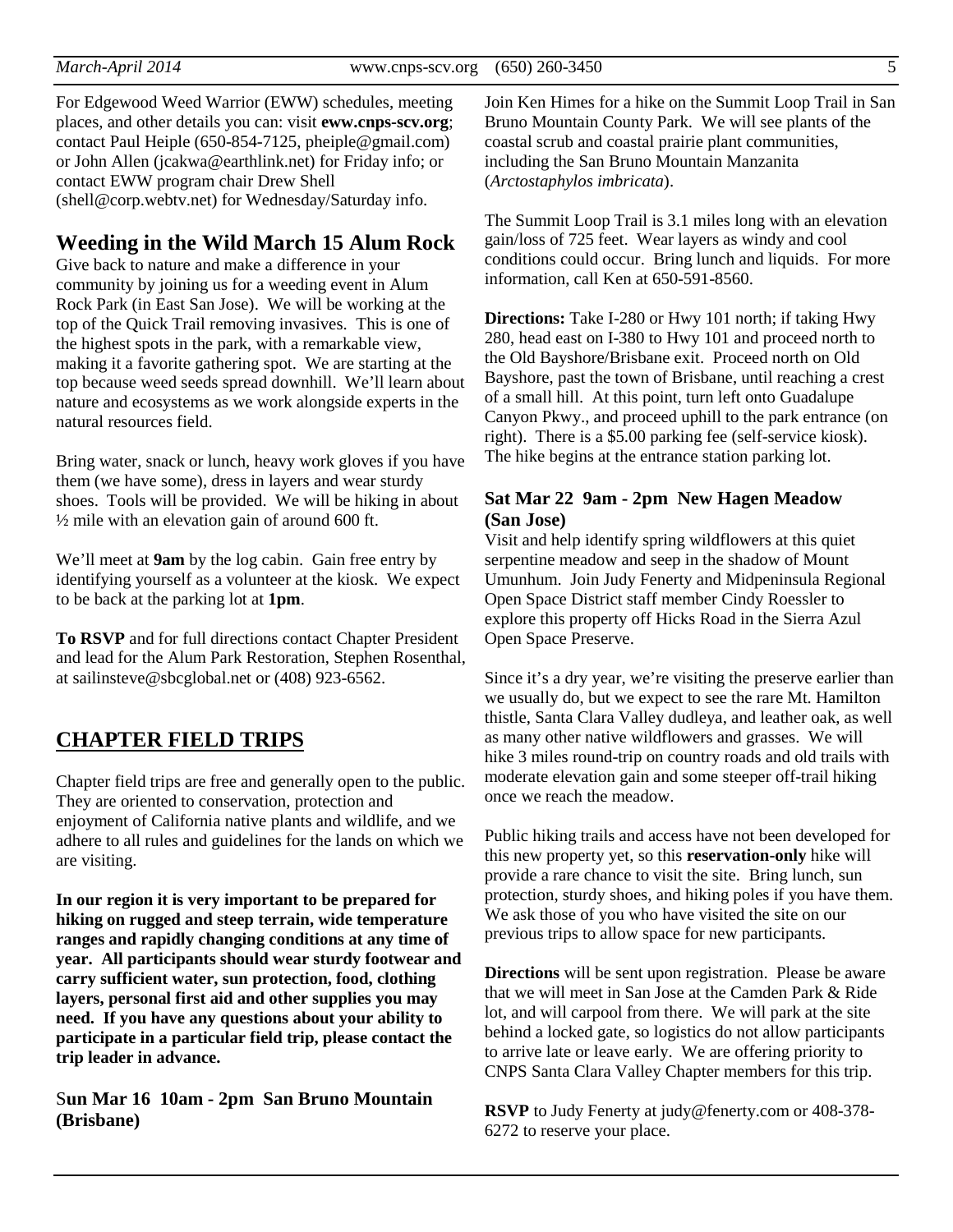#### **Sun Mar 23 10am – 2pm Sweeney Ridge (San Bruno)**

Join Ken Himes for a hike in the Golden Gate National Recreation Area along Sweeney Ridge, the ridge from where Gaspar de Portola viewed San Francisco Bay on November 4, 1769. Plants of the coastal scrub community will be featured. It should be interesting to compare the coastal scrub habitat with the habitat on the preceding week's hike on San Bruno Mountain.

There will be a gain/loss of 600 feet during our 6-mile hike along the ridge. Wear layers as windy and cool conditions could occur. Bring lunch and liquids. For more information call Ken at (650) 591-8560.

**Directions:** Take I-280 north to Skyline Blvd. (Hwy 35) and proceed north on Hwy 35 to Sneath Lane. Turn left onto Sneath Lane and proceed two miles to the Sneath Lane trailhead parking lot. We will then conduct a car shuttle for a one-way hike along the ridge, and return to the Sneath Lane trailhead.

# **Fri-Sun Apr 4 - 6 Carrizo Plain National Monument Car Camp (San Luis Obispo County)**

*Shed no tear O shed no tear! The flower will bloom another year. Weep no more – O weep no more! Young buds sleep in the roots white core.* –John Keats

Carpets of bloom or not, we will enjoy the flora and fauna of Carrizo, in canyons and along the ridges. This will be a joint trip with Desert Survivors, limited to 12 CNPS members.

Contact Leaders Carolyn Dorsch and Michael Yantos for more info., and to **reserve a place**. Cdorsch1@aol.com,  $(650)$  804-6162 (eves), or yantosarchitect@att.net.

# **Sun Apr 13 11am – 1:30pm Sign Hill (South San Francisco)**

Liam O'Brien, San Francisco's "Butterfly Guy," will give an enthusiastic in-field course in Butterfly 101 while we explore Sign Hill's plant communities in search of some of the first mission blues (*Icarica icariodes missionensis*) of the season.

Join co-leaders Chuck Heimstadt and Loretta Brooks, active San Bruno Mountain Watch volunteers, to learn butterfly behavior, host plants, how to distinguish between Mission Blues (an endangered species) and silvery blues (*Glaucopsyche lygdamus*), and more.

Butterflies only fly when it's sunny, so overcast skies or stiff breezes will postpone the walk until April 27th - and inclement weather on April 27th will cancel this walk.

Bring lunch, as we will take a break to enjoy the view. Be prepared for the weather: bring warm clothing and layers. For more information, contact Chuck or Loretta at chuckheimstadt@yahoo.com.

**Directions:** We'll **meet at 11am** at the Stonegate (west) entrance to Sign Hill Park. Take the Hwy 101 Oyster Pt. exit, turn west onto Hillside Boulevard in SSF, then left onto Stonegate and continue uphill and to the left until you reach the end of Ridgeview Court. There is a parking area with seven spaces and plenty of street parking.

#### **Sat-Sun April 19-20 Mt. Diablo State Park (Contra Costa County)**

Join Andy Butcher in an exploration of the highest peak in the East Bay, including a tour of the area burned in 2013. Due to the various plant communities found on the mountain and because of the recent fire, this is a good opportunity to see a diverse variety of spring wildflowers. There is an option to join the group for the day, or stay overnight and camp, joining in the group fraternization, discussion and fun.

Andy has reserved camping space for up to seven other CNPS members for Friday and Saturday night. People may also reserve their own campsite separately.

For more information about the trip, camping, trailhead meeting locations, no-host carpooling, etc. contact Andy at spermophilus@gmail.com or (408) 203-5828.

#### **Sun Apr 20 10am - 2pm Coyote Lake (Gilroy)**

This is our annual trip to the serpentine area at the north end of Coyote Lake, in Coyote Lake-Harvey Bear Ranch County Park. If we get enough rain we expect to see displays of tidy tips, cream cups, poppies and wild onion.

We will hike 3 miles on the Calaveras, Harvey Bear and Coyote Ridge trails. There will be short sections of trail with moderate incline. Last year near the start of the hike, near the dam, we saw a bald eagle nest with young. This serpentine area is documented in the Chapter website's Coyote Lake photos, here: **bit.ly/1eRGFdX.**

Please contact Stephen Rosenthal at sailinsteve@sbcglobal .net or (408) 923-6562 **for reservations and directions** to the trailhead. The group will be limited to 25 people.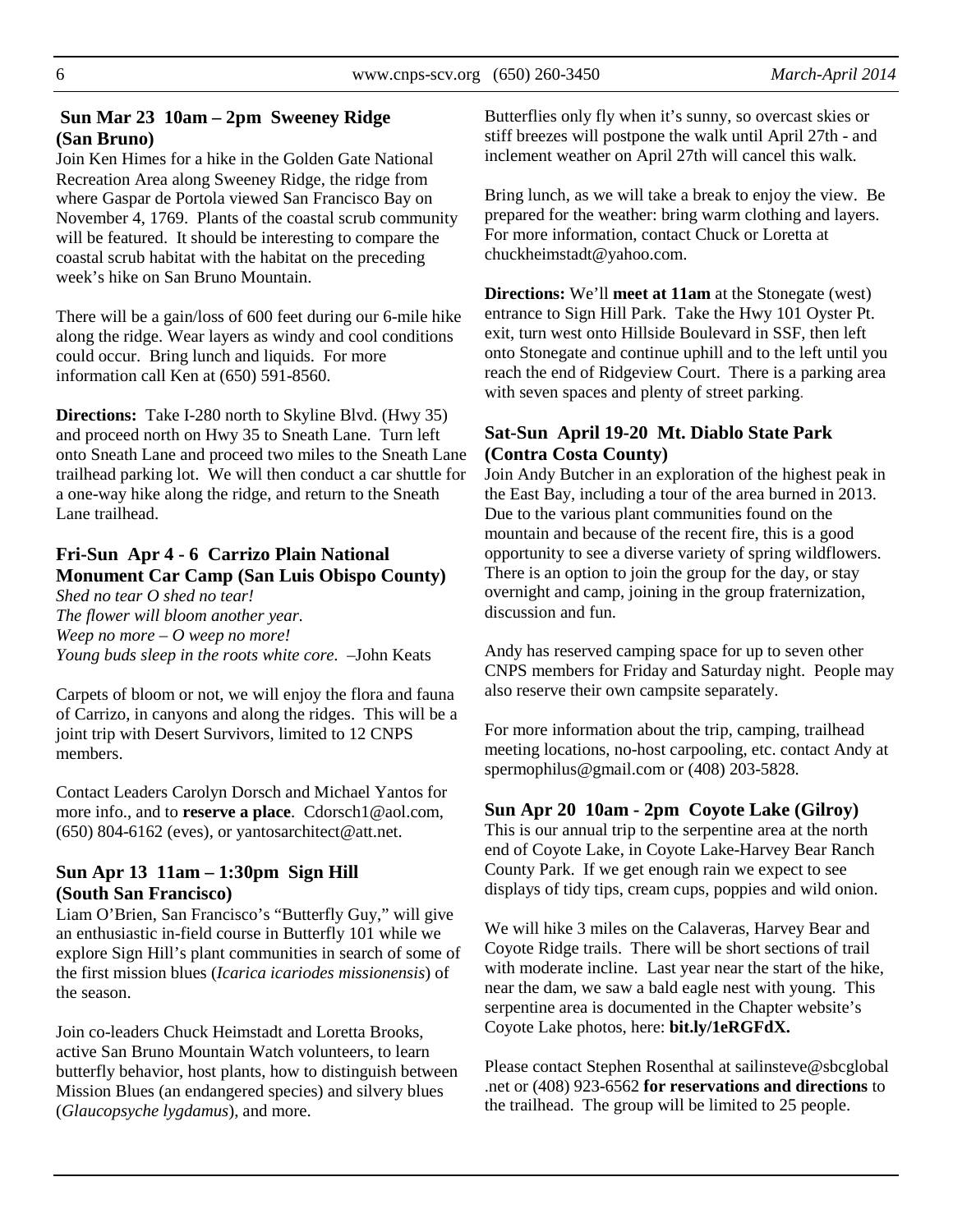#### **Sun May 4 10am – 2pm Coyote Lake Harvey Bear Ranch County Park (Gilroy)**

Join Woody Collins for a moderately paced hike on the Mendoza, Mummy Mountain and Coyote Ridge trails in the Mendoza Ranch section of Coyote Lake-Harvey Bear Ranch County Park.

This 4 mile, 427 foot elevation gain hike will take us through valley grassland and up an oak-studded ridgeline with spectacular views of the south Santa Clara Valley, Coyote Lake and Palassou Ridge. This varied habitat supports a wide range of native plants including several stands of *Balsamorhiza macrolepis* var. *macrolepis*, bigscale balsamroot, CNPS 1B.2, S2.

After a short level stretch, we'll make a gentle ascent up the ridge to a picnic table overlooking Coyote Lake, the South Valley and the Santa Cruz mountains. A short but somewhat steeper descent leads down to the Coyote Ridge Trail, a gently rolling trail that also supports a patch of *Balsamorhiza* and leads back to the parking area. For more information, contact Woody at ewoodycollins@att.net or (408) 225-9039.

**Directions:** We'll meet at **10am** at the Mendoza Ranch Entrance to the Coyote Lake-Harvey Bear Ranch County Park. Take Hwy 101 south from San Jose to Gilroy. Take the Leavesley Rd. Hwy 152 W exit and turn left on Leavesley Rd; go 1.8 mi. to New Rd. Turn left on New Rd. and go 1/2 mi. to Roop Rd. (the second right). Turn right on Roop Rd. and proceed 3.5 miles into the foothills. Turn left onto the Mendoza Ranch Entrance road and proceed to the parking area. The Mendoza Ranch entrance is about 30 minutes from the South Hwy 85 / US 101 junction.

# **ANNOUNCEMENTS**

*News and Activities from Other Organizations* 

# **Coastal Wildflower Day - April 12 Half Moon Bay State Beach, 95 Kelly Avenue 10 am to 4:30 pm.**

Celebrate spring with fun activities for all ages. Tour a native plant garden and nursery. Enjoy games for children including scavenger hunts and planting native strawberries. Go on an easy walk to the nearby coastal bluff top to learn about the native plants and restoration efforts in the coastal dunes and bluff. There will be native plants and seeds from the coast available to take home for a donation to support the nursery and state parks.

Sponsored by California State Parks and the Coastside State Parks Association. Our Chapter of CNPS will have an

information booth about native plants and events. Parking at the beach is \$10 unless you have a State Park pass.

# **CHAPTER OFFICERS FOR 2014**

| <b>Title</b>     | <b>Name</b>   | <b>Phone</b> | Email          |  |
|------------------|---------------|--------------|----------------|--|
| <b>President</b> | Stephen       | (408)        | sailinsteve@   |  |
|                  | Rosenthal     | 923-6562     | sbcglobal.net  |  |
| Vice             | Madeline      | (408)        | madelinemorrow |  |
| <b>President</b> | <b>Morrow</b> | 741-1150     | @earthlink.net |  |
| <b>Recording</b> | Radhika       | (650)        | rthekkath@     |  |
| <b>Secretary</b> | Thekkath      | 473-1537     | yahoo.com      |  |
| <b>Treasurer</b> | Dee           | (650)        | dee@thevillage |  |
|                  | Wong          | 670-7797     | gardener.com   |  |
| Past             | Arvind        | (408)        | arvind.kumar@  |  |
| President        | Kumar         | 715-7020     | cnps.org       |  |

To join our Chapter email list please use the signup link at the bottom of our Chapter home page at **www.cnps-scv.org**.

#### **Save a Tree!**

CNPS members can log in to **support.cnps.org** and edit their profile to receive this newsletter by email only. Look for "Chapter Newsletter" at the bottom of "My Profile."

Current and past Blazing Star newsletters are always online at the Chapter website's newsletter page: **www.cnpsscv.org/index.php/blazing-star-newsletter**.



Lupine at Half Moon Bay Dunes

**DEADLINE FOR THE NEXT** *BLAZING STAR* 

# **Saturday, April 5, 2014**

**Email: mattsson@surfpix.net Phone: (408) 255-3767**